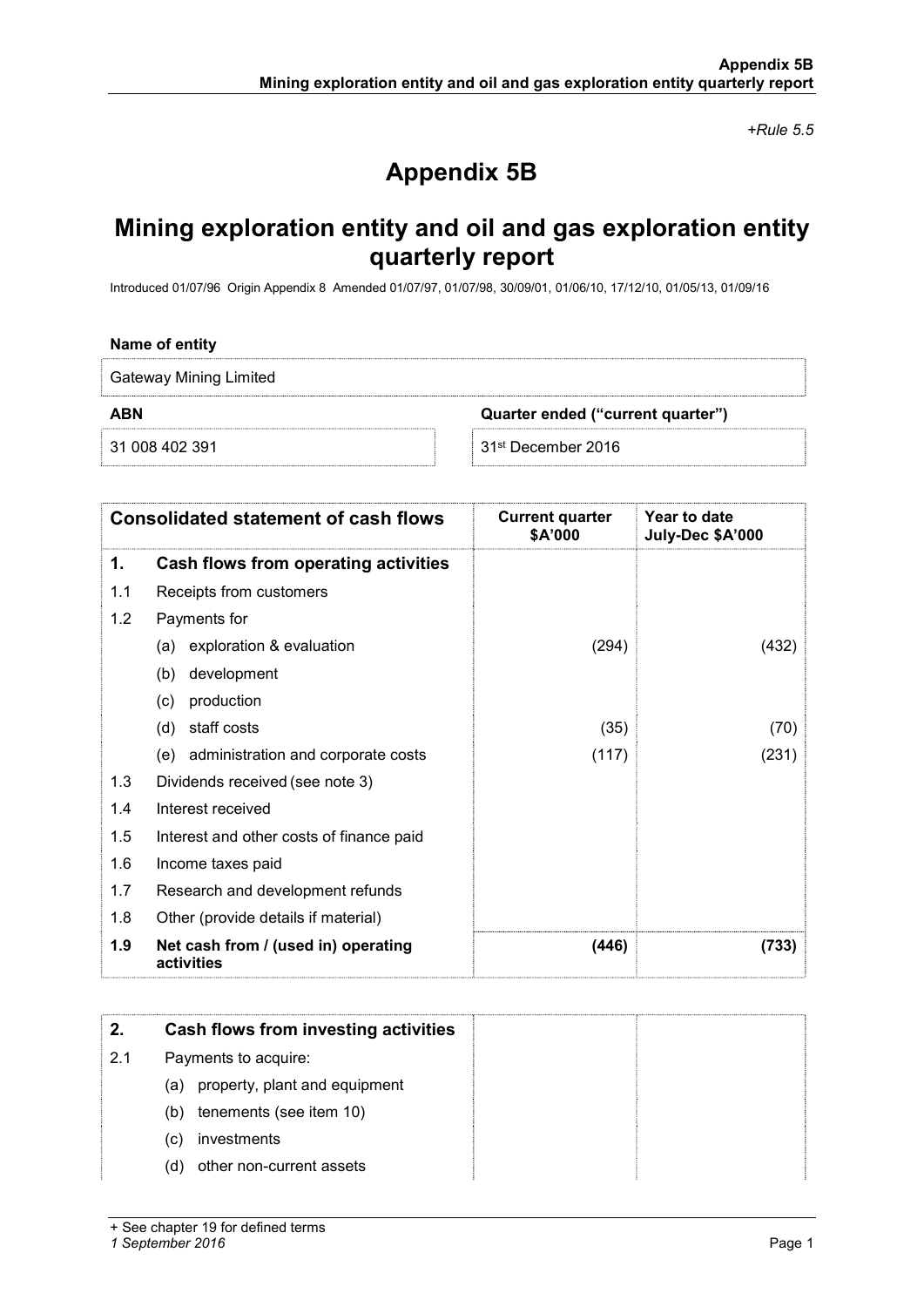### Appendix 5B Mining exploration entity and oil and gas exploration entity quarterly report

| <b>Consolidated statement of cash flows</b> |                                                   | <b>Current quarter</b><br>\$A'000 | Year to date<br>July-Dec \$A'000 |
|---------------------------------------------|---------------------------------------------------|-----------------------------------|----------------------------------|
| 2.2                                         | Proceeds from the disposal of:                    |                                   |                                  |
|                                             | property, plant and equipment<br>(a)              |                                   |                                  |
|                                             | tenements (see item 10)<br>(b)                    |                                   |                                  |
|                                             | investments<br>(c)                                |                                   |                                  |
|                                             | other non-current assets<br>(d)                   |                                   |                                  |
| 2.3                                         | Cash flows from loans to other entities           |                                   |                                  |
| 2.4                                         | Dividends received (see note 3)                   |                                   |                                  |
| 2.5                                         | Other (provide details if material)               |                                   |                                  |
| 2.6                                         | Net cash from / (used in) investing<br>activities | 0                                 | 0                                |

| 3.   | Cash flows from financing activities                                           |     |     |
|------|--------------------------------------------------------------------------------|-----|-----|
| 3.1  | Proceeds from issues of shares                                                 | 460 | 460 |
| 3.2  | Proceeds from issue of convertible notes                                       |     |     |
| 3.3  | Proceeds from exercise of share options                                        |     |     |
| 3.4  | Transaction costs related to issues of<br>shares, convertible notes or options |     |     |
| 3.5  | Proceeds from borrowings                                                       |     |     |
| 3.6  | Repayment of borrowings                                                        |     |     |
| 3.7  | Transaction costs related to loans and<br>borrowings                           |     |     |
| 3.8  | Dividends paid                                                                 |     |     |
| 3.9  | Other (provide details if material)                                            |     |     |
| 3.10 | Net cash from / (used in) financing<br>activities                              | 460 | 460 |

| 4.  | Net increase / (decrease) in cash and<br>cash equivalents for the period |       |       |
|-----|--------------------------------------------------------------------------|-------|-------|
| 4.1 | Cash and cash equivalents at beginning of<br>period                      | 56    | 343   |
| 4.2 | Net cash from / (used in) operating<br>activities (item 1.9 above)       | (446) | (733) |
| 4.3 | Net cash from / (used in) investing activities<br>(item 2.6 above)       |       |       |
| 4.4 | Net cash from / (used in) financing activities<br>(item 3.10 above)      | 460   | 460   |
| 4.5 | Effect of movement in exchange rates on<br>cash held                     |       |       |
| 4.6 | Cash and cash equivalents at end of<br>period                            | 70    | 70    |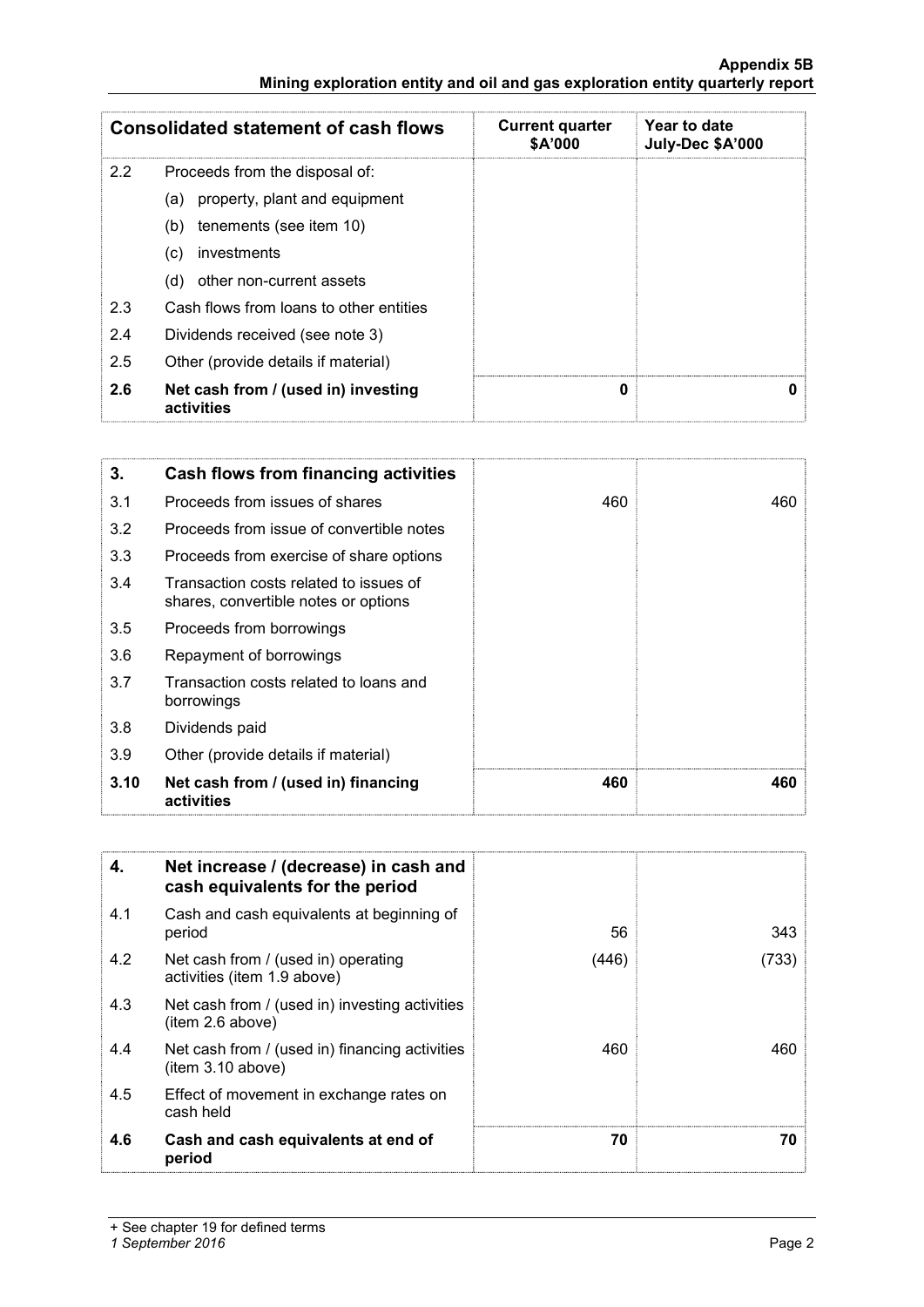| 5.  | Reconciliation of cash and cash<br>equivalents<br>at the end of the quarter (as shown in the<br>consolidated statement of cash flows) to the<br>related items in the accounts | <b>Current quarter</b><br>\$A'000 | <b>Previous quarter</b><br>\$A'000 |
|-----|-------------------------------------------------------------------------------------------------------------------------------------------------------------------------------|-----------------------------------|------------------------------------|
| 5.1 | <b>Bank balances</b>                                                                                                                                                          | 70                                | 6                                  |
| 5.2 | Call deposits                                                                                                                                                                 |                                   | 50                                 |
| 5.3 | <b>Bank overdrafts</b>                                                                                                                                                        |                                   |                                    |
| 5.4 | Other (provide details)                                                                                                                                                       |                                   |                                    |
| 5.5 | Cash and cash equivalents at end of<br>quarter (should equal item 4.6 above)                                                                                                  | 70                                | 56                                 |

## 6. Payments to directors of the entity and their associates Current quarter

- 6.1 Aggregate amount of payments to these parties included in item 1.2 101
- 6.2 Aggregate amount of cash flow from loans to these parties included in item 2.3
- 6.3 Include below any explanation necessary to understand the transactions included in items 6.1 and 6.2

Overdue director and consulting fees

## 7. Payments to related entities of the entity and their associates

- 7.1 Aggregate amount of payments to these parties included in item 1.2 7
- 7.2 Aggregate amount of cash flow from loans to these parties included in item 2.3
- 7.3 Include below any explanation necessary to understand the transactions included in items 7.1 and 7.2

Insurance and admin expenses to Enrizen Pty Ltd

|  | <b>Current quarter</b><br>\$A'000 |  |
|--|-----------------------------------|--|
|  |                                   |  |
|  |                                   |  |
|  |                                   |  |

\$A'000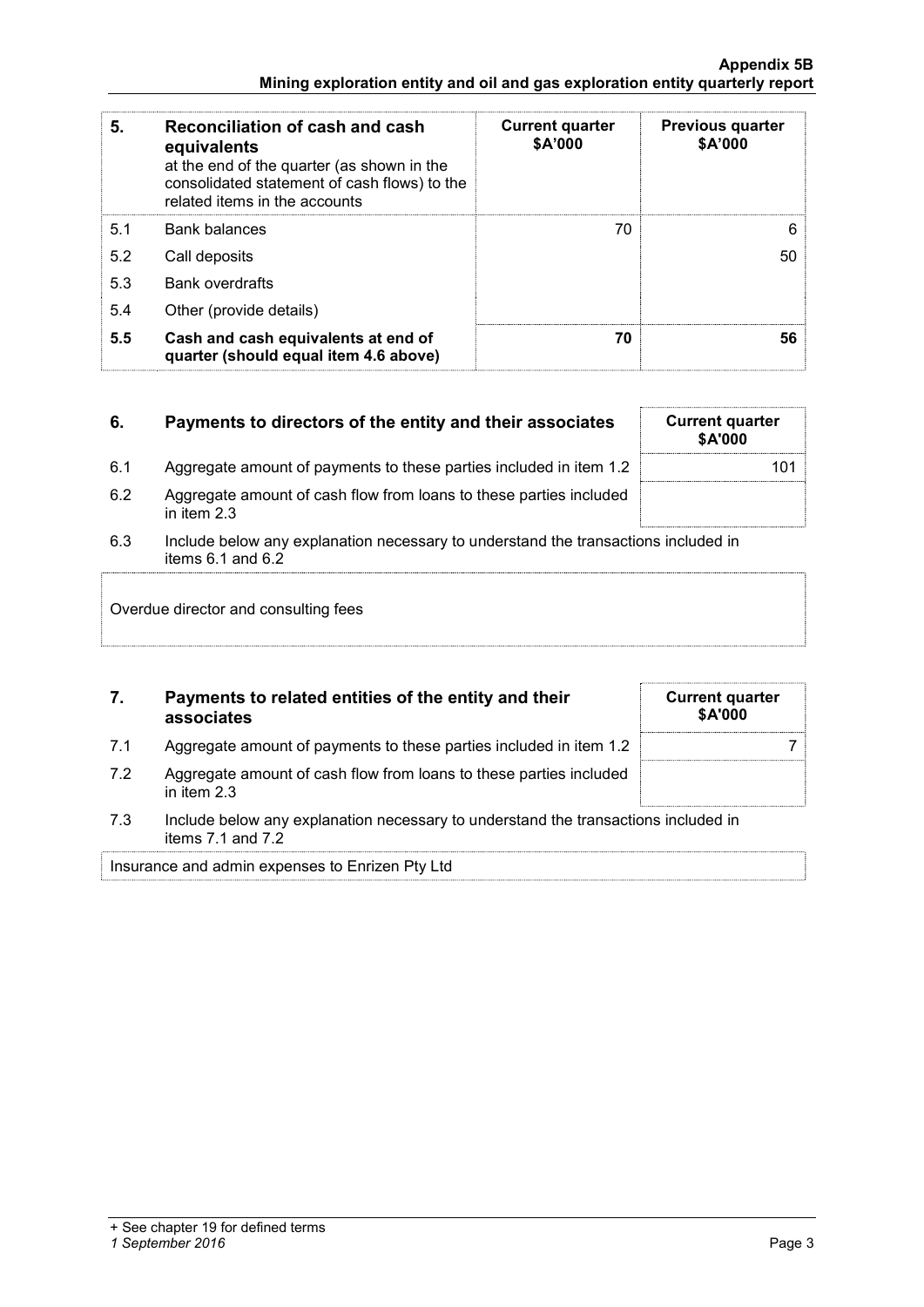| 8.   | <b>Financing facilities available</b><br>Add notes as necessary for an<br>understanding of the position | <b>Total facility amount</b><br>at quarter end<br>\$A'000 | Amount drawn at<br>quarter end<br>\$A'000 |  |
|------|---------------------------------------------------------------------------------------------------------|-----------------------------------------------------------|-------------------------------------------|--|
| -8.1 | Loan facilities                                                                                         | 200,000                                                   |                                           |  |
| 8.2  | Credit standby arrangements                                                                             |                                                           |                                           |  |
| 8.3  | Other (please specify)                                                                                  |                                                           |                                           |  |

8.4 Include below a description of each facility above, including the lender, interest rate and whether it is secured or unsecured. If any additional facilities have been entered into or are proposed to be entered into after quarter end, include details of those facilities as well.

200,000 loan facility provided by director, Andrew Bray

| 9.  | <b>Estimated cash outflows for next quarter</b> | \$A'000 |
|-----|-------------------------------------------------|---------|
| 9.1 | Exploration and evaluation                      |         |
| 9.2 | Development                                     |         |
| 9.3 | Production                                      |         |
| 9.4 | Staff costs                                     |         |
| 9.5 | Administration and corporate costs              | 8       |
| 9.6 | Other (provide details if material)             |         |
| 9.7 | <b>Total estimated cash outflows</b>            |         |

| 10.  | <b>Changes in</b><br>tenements<br>(items $2.1(b)$ and<br>$2.2(b)$ above)                          | <b>Tenement</b><br>reference<br>and<br><b>location</b> | <b>Nature of interest</b> | Interest at<br>beginning<br>of quarter | <b>Interest</b><br>at end of<br>quarter |
|------|---------------------------------------------------------------------------------------------------|--------------------------------------------------------|---------------------------|----------------------------------------|-----------------------------------------|
| 10.1 | Interests in mining<br>tenements and<br>petroleum tenements<br>lapsed, relinquished<br>or reduced |                                                        |                           |                                        |                                         |
| 10.2 | Interests in mining<br>tenements and<br>petroleum tenements<br>acquired or increased              |                                                        |                           |                                        |                                         |